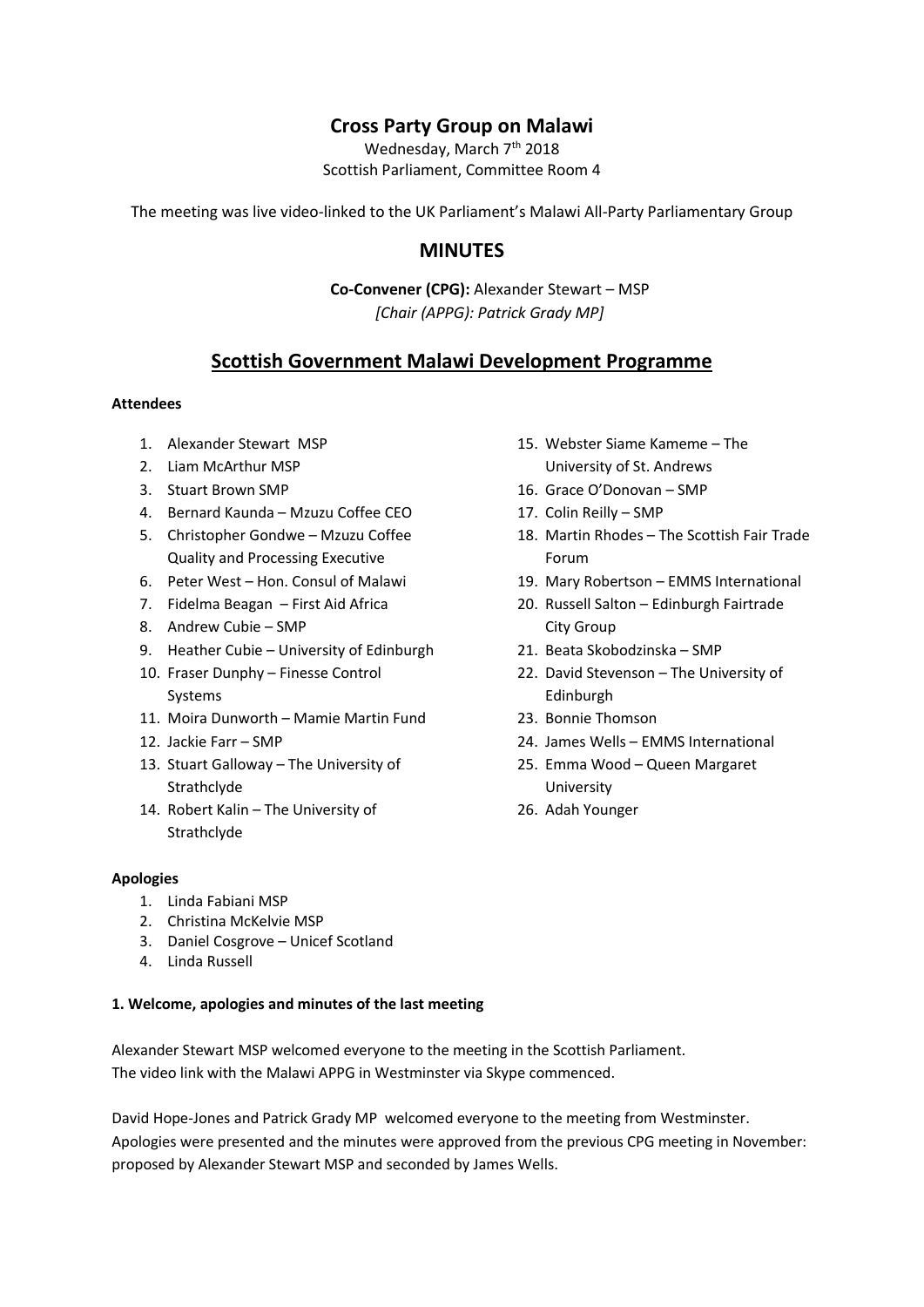### **2. David Hope-Jones (Chief Executive), Scotland Malawi Partnership**

## *[Speaking from Westminster]*

David Hope-Jones welcomed attendees and began the presentation with an introduction to the Scotland Malawi Partnership's 'Buy Malawian 2018' campaign.

David stated that the campaign priorities include:

- Raising awareness of, and building Scottish markets for, Malawian exports available in the UK;
- Promoting Malawi as a world-class tourism and cultural destination;
- Encouraging and supporting sustainable and ethical investment into Malawi;
- Developing a public and media narrative which associates 'brand Malawi' with quality;
- Identifying blockers to increased, sustainable and equitable UK-Malawi trade and mobilising structures across government, parliament, business and civil society to mitigate these challenges;
- Encouraging and supporting the c94,000 Scots with existing Malawi civic links to increase the impact of their individual partnerships by supporting the Malawian economy through their own spending power;
- Helping build a constructive synergy between the 'aid' and 'trade' agendas;
- Raising public awareness of, and support for, Scotland's longstanding friendship with Malawi.

David highlighted the key events and activities taking place as part of the campaign:

| Monday 5 <sup>th</sup> March 2018:    | Campaign Launch at Kirklandneuk Primary School |
|---------------------------------------|------------------------------------------------|
| Wednesday 7 <sup>th</sup> March 2018: | Joint Malawi CPG and APPG                      |

Sunday 11<sup>th</sup> March 2018: Lake of Stars One Day Festival in Glasgow

The SMP is supporting a special one-day Lake of Stars Festival taking place at the Glasgow Art School on the  $11<sup>th</sup>$  March. This is part of the world-famous Lake of Stars festival which takes place on the shores of Lake Malawi each September – one of Africa's biggest and best cultural festivals. The Glasgow festival will include a 10am-5pm BuyMalawian market of stalls promoting Malawian products, and a special Scotland Malawi Partnership stage with musicians, speakers and other performers through the day.

## Monday 12<sup>th</sup> March 2018: Malawi 'Big Commonwealth Lunch' at the City Chambers, Edinburgh

The SMP are hosting a Malawi 'Big Commonwealth Lunch', both as part of our BuyMalawian campaign and as part of the 'Commonwealth Big Lunch' campaign which runs from the  $12<sup>th</sup>$ March to the start of the Commonwealth Heads of Government Meeting (CHOGM) in April.

Sunday 18th March 2018: Church services marking Livingstone's Birthday

The SMP are working with churches and faith groups across Scotland to have special services as part of the campaign.

# Monday 19th March: Official close of campaign, David Livingstone's Birthday

Ross Jennings, an Edinburgh piper, is travelling the world aiming to be the first person to play the bagpipes in every country. Ross will perform in Blantyre, Malawi, with hudreds of local school children with Malawi links, to commemorate David Livingstone's 205<sup>th</sup> birthday and bring the campaign to its official close. The event will be live streamed online, for schools in Scotland to watch.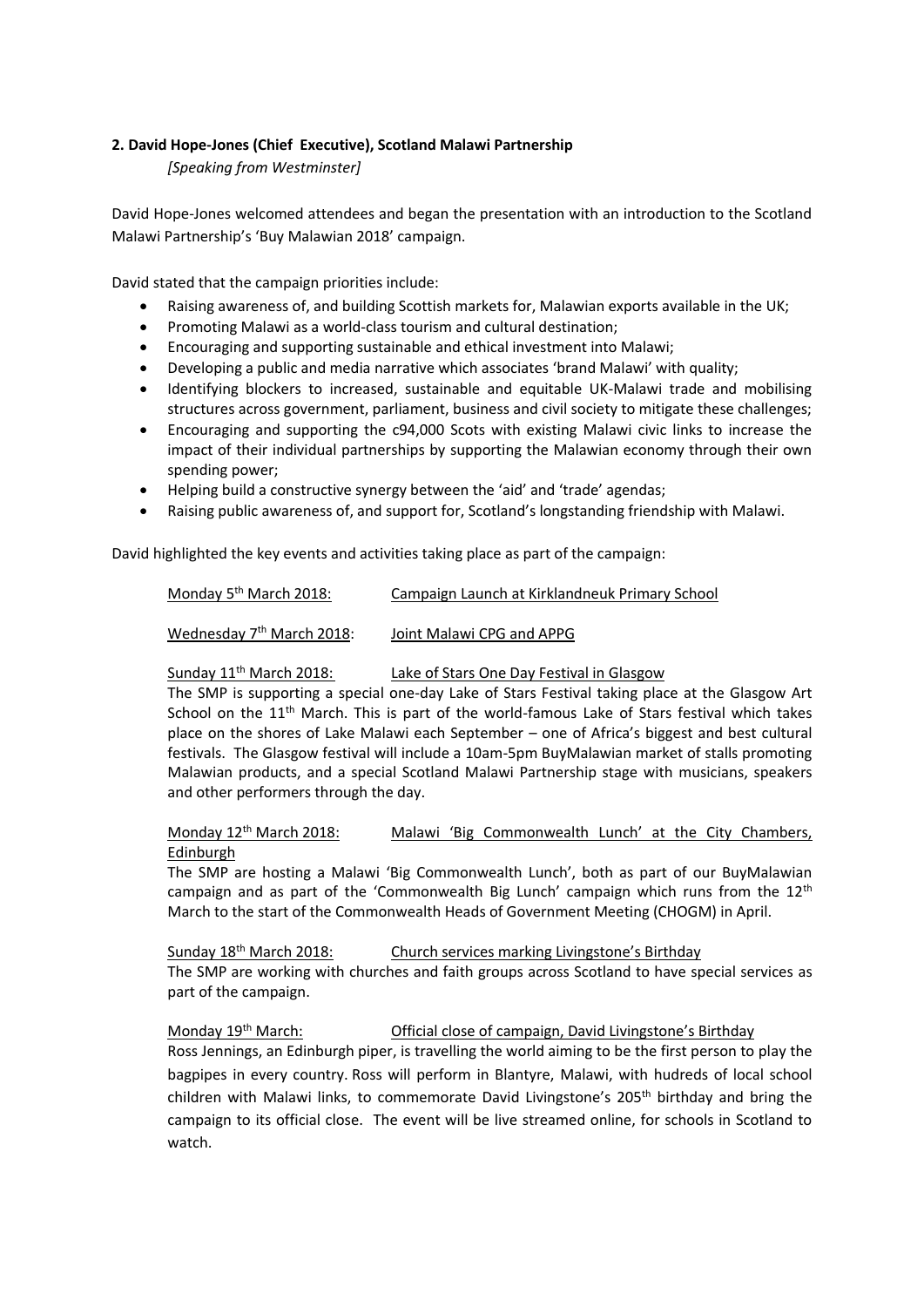## **3. Nick O'Donohoe (Chief Executive) and Daudi Lelijveld (Director & Head of Impact Accelerator), (Commonwealth Development Corporation (CDC)**

*[Speaking from Westminster]*

Nick O'Donohoe briefly introduced the background to the Commonwealth Development Corporation (CDC), which is the UK's Development Finance Institution (DFI) and wholly owned by the UK Government. The mission of the CDC is to support the building of businesses throughout Africa and South Asia, to create jobs and make a lasting difference to people's lives in some of the world's poorest places. CDC was founded in 1948, making it the world's oldest DFI. The portfolio of investments is valued at £4.8bn and includes 1,245 investee businesses. Last year, these companies together helped create 1.29 million new jobs. The aim of CDC is to invest where the job creation focus can have greatest impact: in countries where the private sector is weak and jobs are scarce, and in sectors where growth leads to jobs – directly and indirectly – such as manufacturing, agribusiness, infrastructure, financial institutions, construction, health and education. CDC supports the building of businesses throughout Africa and South Asia to create jobs.

The first investment project managed in Malawi by CDC dates back to 1949. Following Nick's first visit to Malawi, nine new projects were initiated and are in place in Malawi.

Daudi explained that the Impact Accelerator (IA) was created in 2015 to develop the market for impact investing in some of the most remote and challenging business environments in the world. The IA is funded by the Department for International Development (DFID) and managed by CDC Group, the UK's development finance institution.

In 2016, the Impact Accelerator committed \$8 million in Jacoma, an inclusive agribusiness which will expand its production of high value macadamia nuts, birds eye chili and paprika in northern Malawi. The investment will benefit local stakeholders through offtake from out-growers and the provision of irrigation infrastructure for neighbouring smallholder farmers.

### **4. Bernard Kaunda and Christopher Gondwe (Mzuzu Coffee)**

*[Speaking from the Scottish Parliament]*

Bernard introduced the history of Mzuzu Coffee. Established in 1979, Mzuzu Coffee is a democratic and empowered **u**nion of farmers. The union comprises of six cooperatives producing 350m tons of coffee every year. 93% of the crops are exported as green beans to international markets and 7% are sold to the domestic market. 50-60% of the international exports go to the USA, 30% to Europe (mostly the UK) and the remaining 10% to Far East, Japan and Taiwan. Mzuzu Coffee was awarded the Fair Trade Certification in 2009 and 4C verified in 2011 and is currently in the process of obtaining the Organic certification.

Bernard also recognised that the origins of the coffee plants in Malawi go back to Scotland. The first coffee plants that grew in the Royal Botanic Gardens in Edinburgh travelled with the Scottish missionaries from Scotland, to Zanzibar and finally to Malawi.

Mzuzu Coffee started as a government project that aimed at supporting smallholder farmers. It received a crucial loan from CDC almost precisely 40 years ago.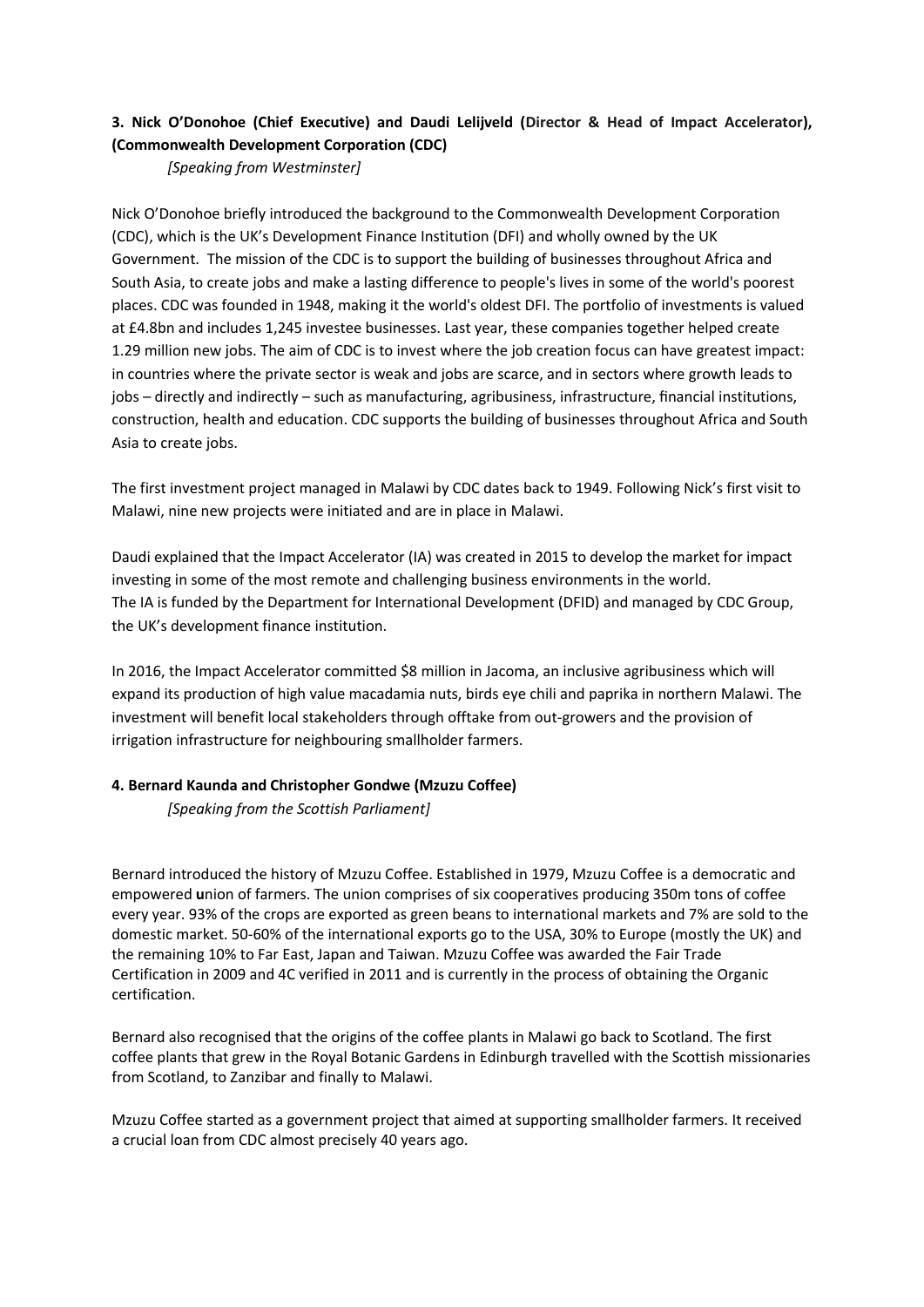Now Mzuzu Coffee is no longer managed by the government, but the union of farmers who decide on the development goals of the company.

Bernard explained that in Malawi, and in the Mzuzu Coffee context in particular, the principles of Fair Trade are at the heart of the company's activities. For Mzuzu Coffee, fair trade is about values and cultures. It places its main focus on the human value and sustainable growth that both respects the biodiversity of the region and offers employment to local farmers. Mzuzu Coffee also ensure that their farming practices do not have a negative impact on the planet at large and maintain the land for the use of future generations.

#### **5. Questions and Discussion:**

*Q: How many women are involved in the Mzuzu Coffee's union of farmers?* Bernard explained that 25% of the farmers involved are female farmers. He added that 20% from the gross sales of coffee produced by women goes directly to female farmers; which is a higher premium than to male farmers.

*Q: What is the long-term planning strategy surrounding the water resources and food access in Malawi? (Question to APPG in Westminster)*

Daudi reassured that the ISC protocols are followed when projects are introduced and implemented in Malawi. He gave examples of a macadamia nuts farm and a sugar plantation in Malawi that had extensive plans on the impact of investment done before irrigating land.

*His Excellency Kena Mphonda, the High Commissioner for Malawi in the United Kingdom, joined the APPG meeting.* He expressed his appreciation of engagement from the UK Government in support of the Malawian economy. He also added that a follow-up surrounding investment issues and recent increase funding provided to CDC towards development work in Malawi is required to ensure the needs of the local industries are met.

Nick O'Donohoe confirmed that the recent increase in funding towards development projects in South Asia and sub-Saharan Africa stems from the recognition of the positive impact of those projects on the local economy. He also added that DIFID set its investment priorities to providing more mainstream funding to local companies and supporting agriculture through financial facilities. He stressed that the currently available funding is not sufficient to meet all the SDGs.

Nick further explained that most of the investment relies on partnership with large companies that create employment opportunities; hence the impact on the local smaller businesses has not been as significant. CDC are currently in discussion with the UK government surrounding investment in providing sustainable power-generating resources. Solar investment is not considered as viable in Malawi; hence other options are being explored. Daudi added that currently the main priorities for investment remain agriculture followed by energy.

The Malawi High Commissioner stressed that local businesses in Malawi require explicit guidelines surrounding access to funding and further expectations from project delivery. A better understanding process is needed so that the best outcomes are met from both the UK and Malawian perspectives.

Liam McArthur MSP added that the CPG-APPG links should be maintained to ensure further stronger cooperation between the two parliaments in international investment and development context.